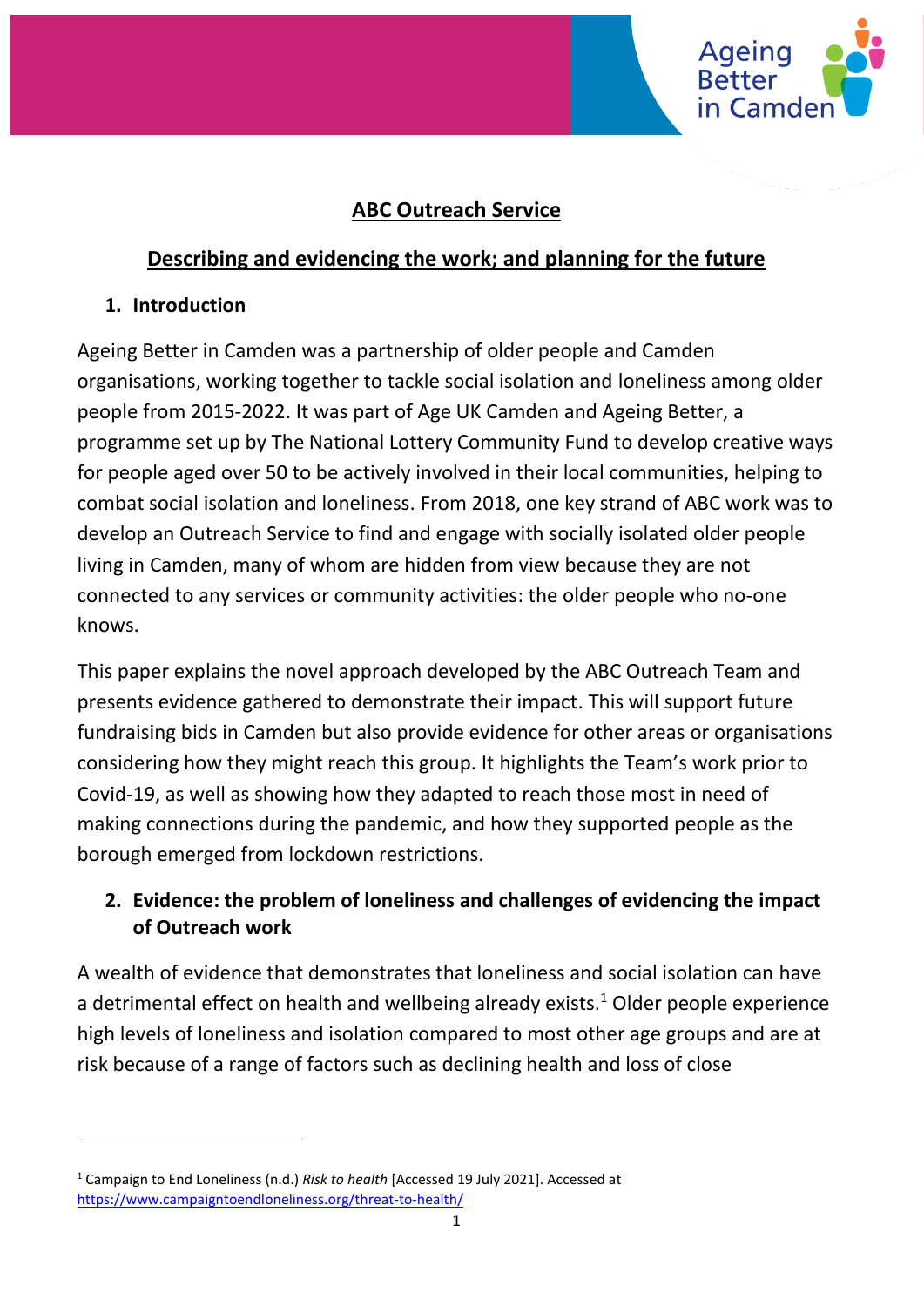relationships or social networks<sup>2</sup>. It is a growing problem with two million older people expected to be experiencing loneliness by 2023<sup>3</sup>. We have developed a model of Outreach working which responds to this need and demonstrates how the Outreach Team works to support people to take steps to reduce their isolation or loneliness.

Providing evidence of the effectiveness of the Outreach Team approach posed some challenges since we were not able to evidence impact for each individual using outcome measures. In particular, the aim of keeping interactions with older people informal and non-intrusive precluded asking them for information about themselves; and many conversations were one-off so that there was no opportunity to ask about any impact even if it was appropriate to do so. We cannot know, for example, whether there was an impact on the social connection of those who have taken an activity information leaflet or felt encouraged by an Outreach interaction. We do, however, have some evidence which we have drawn together in a way which demonstrates the Team's effectiveness. This is included – mainly in blue boxes - at relevant points in the text below.

# **3. The Outreach work: approach and types of activity**

Our Outreach Team proactively met and engaged older people in the community, particularly those who were not already in contact with, or were reluctant to access, formal services or support. We termed this group 'the older people no-one knows'.

By their very unknown nature, there is no easy way to identify them so the ABC Outreach Team went out into the community to find them.

**Before Covid-19**, main activities included:

• **Street Outreach**<sup>4</sup> where the Team approached and informally engaged with as many older people as they could in a given area. They offered an information flyer about current activities and sources of support for older people in Camden. Often, they also invited people to a specific informal follow-up Outreach event in a local library or café. At these pop-ups, there would be a cup of tea, an opportunity to chat further to the Team and to other local

<sup>&</sup>lt;sup>2</sup> Aiden, H. (2016) *Isolation and loneliness: An overview of the literature*. London: British Red Cross. <sup>3</sup>Age UK (2018) All the lonely people: Loneliness in later life [Accessed 19 July 2021] Retrieved from <https://www.ageuk.org.uk/latest-press/articles/2018/october/all-the-lonely-people-report/> 4<http://www.ageingbetterincamden.org.uk/latestnews/2021/1/13/operational-strategies-in-outreach>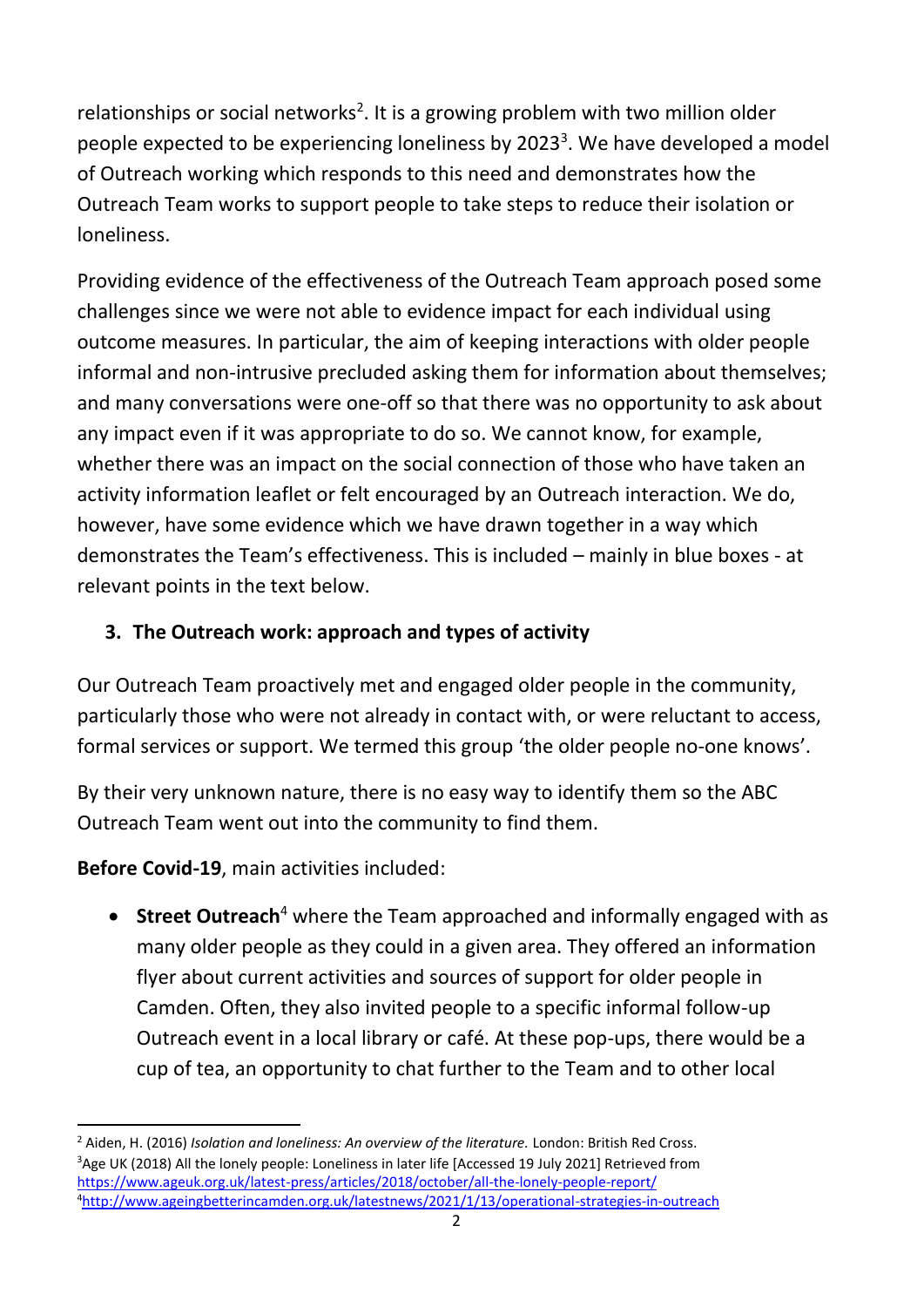people who came along, and to find out more about local activities and sources of support.

- **Doorstep Outreach<sup>5</sup>** where the Team began by going door-to-door to post flyers, then returned to speak to residents in Sheltered and Social Housing blocks to invite them to a pop-up event in the housing block or nearby space where, again, there would be tea, cake, and an opportunity to chat further to the Team and other residents and find out more about activities and sources of support.
- **Pop-up events<sup>6</sup>** as described above, which were social events in their own right but also information events where people could find out about activities of interest and other sources of support.

**During the Covid-19 period,** the Outreach Team adapted their practice so that they could continue to find and connect with 'the older people no-one knows' but within Covid-19 regulations and with Covid-safety in mind. Their main activities were:

- **Face mask pop-up events<sup>7</sup>** in parks and open spaces around the borough. These had an element of Street Outreach (although not on the street) since they might talk to people who were passing by. But also, like other pop-up events, they were pre-advertised informal social and information events where people could come and chat to staff and to other residents who came along.
- **Small, socially distanced walking groups<sup>8</sup> .** These were offered as an in-person social opportunity at a time when many other groups and activities had been paused. First walks were organised by the Team but with encouragement for group members to continue as self-organising groups after a short period.

The Team played a dual role during these activities. In part they were screening people they met to identify those who were isolated and looking for help to find a way to reduce their isolation. As such, this intervention was an effective way to find those who are socially isolated and help them access resources that could help them to live healthier and happier lives. However, the outreach and pop-ups were not primarily designed with this in mind. They were simply occasions where any older person could make a human connection, be that a brief passing chat or more in-

<sup>5</sup> <http://www.ageingbetterincamden.org.uk/latestnews/2021/1/12/doorstep-outreach-a-practitioners-guide>

<sup>6</sup> <http://www.ageingbetterincamden.org.uk/latestnews/2021/1/12/outreach-in-sheltered-housing>

<sup>&</sup>lt;sup>7</sup><http://www.ageingbetterincamden.org.uk/latestnews/2021/3/8/new-report-outreach-during-covid->

<sup>8</sup> <http://www.ageingbetterincamden.org.uk/latestnews/2021/4/29/new-report-outreach-during-covid-19>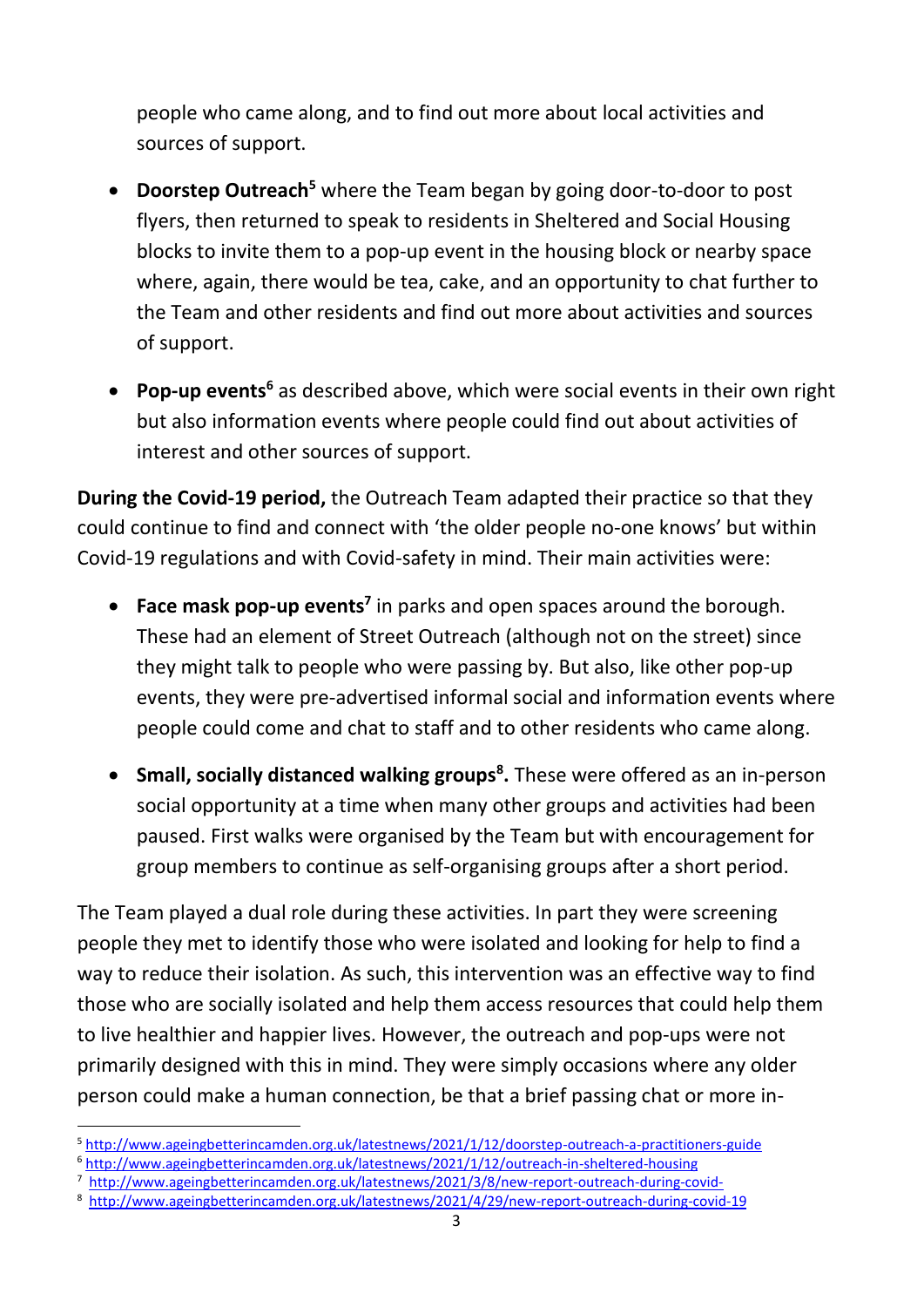depth interaction. Making this kind of positive early connection was the necessary foundation for trust and engagement which could encourage older people to make further connections.

Therefore, to be effective, the Team were not simply providers of information or organisers of events: rather they were highly skilled facilitators of social connection and their approach was carefully planned. They created a reason to initiate interaction (e.g. giving out activity information sheets or invitations to a pop-up) and were inclusive, talking to everyone rather than prejudging who might be lonely or isolated. They interacted in a warm, informal way using active listening and allowing as much time as needed for a conversation. Any information or suggestions given were person-centred responses to interest or need and were given in an unpressured way. At pop-ups or in walking groups they might gently 'broker' social connections, introducing people and supporting their conversation. The Team also offered their own contact details so that, if they wanted to, an older person could get in touch at a later stage.

The impact of social connection in reducing social isolation and loneliness is well established, including via the Ageing Better programme, and thus the work of the Team has a strong platform to build from.<sup>9</sup>

<sup>9</sup> [https://ilcuk.org.uk/wp-content/uploads/2018/10/The-links-between-social-connections-and-wellbeing-in-later](https://ilcuk.org.uk/wp-content/uploads/2018/10/The-links-between-social-connections-and-wellbeing-in-later-life.pdf)[life.pdf](https://ilcuk.org.uk/wp-content/uploads/2018/10/The-links-between-social-connections-and-wellbeing-in-later-life.pdf)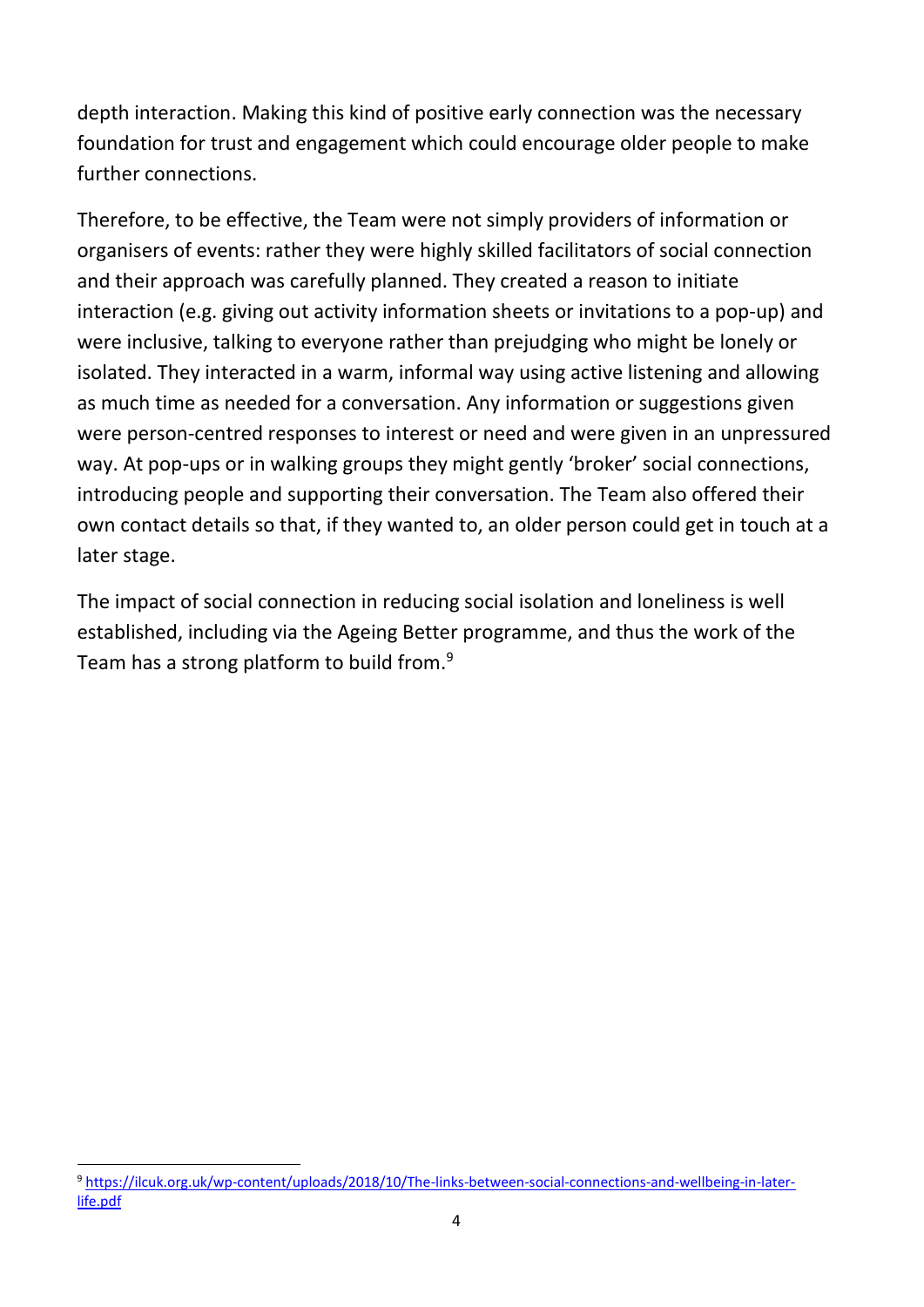### **Impact of Outreach on social connection**

Not all of the Outreach Team's work was focused on connecting people to formal activities and services - they did not operate as a referral pathway - instead their focus was always on creating *social connection*. Essentially the Outreach Team created repeated opportunities for social connection, at whatever point someone was at on the cycle, to do something which would increase their likelihood of connection.

This can be seen across their conversations with older people, pop-ups and the creation of small informal walking groups. They created welcoming social spaces where local older people and neighbours could meet one another. This enjoyment was expressed by residents attending sheltered housing pop-ups with some mentioning its tangible impact on their sense of wellbeing:

*'I know they exist but usually we just wave. But today we're here in the same place.'*

*'I feel better, more like a human. You feel like you're in a little box on your own: I hate it. When I moved here, I thought I would mix with people but you don't.'*

And people who joined walking groups talked about the opportunity the groups provided to meet others:

Robert said, *'I live on my own and it gets me out of the flat – it's good to meet other* people. *The walks mean you can meet people from your own area, people that you've probably passed on the street a thousand times.'* 

On her walk, Dayana met a woman who lives nearby but they had not seen each other before. They '*got on extremely well together*' and then a few days ago they met in the street and stopped and had a chat.

For many this work would be preventative in that it could help people to build informal networks that mean they avoid experiencing a crisis situation where they have no support and no-one to turn to. Others who the Team met might already be in difficult situations which caused or compounded their isolation.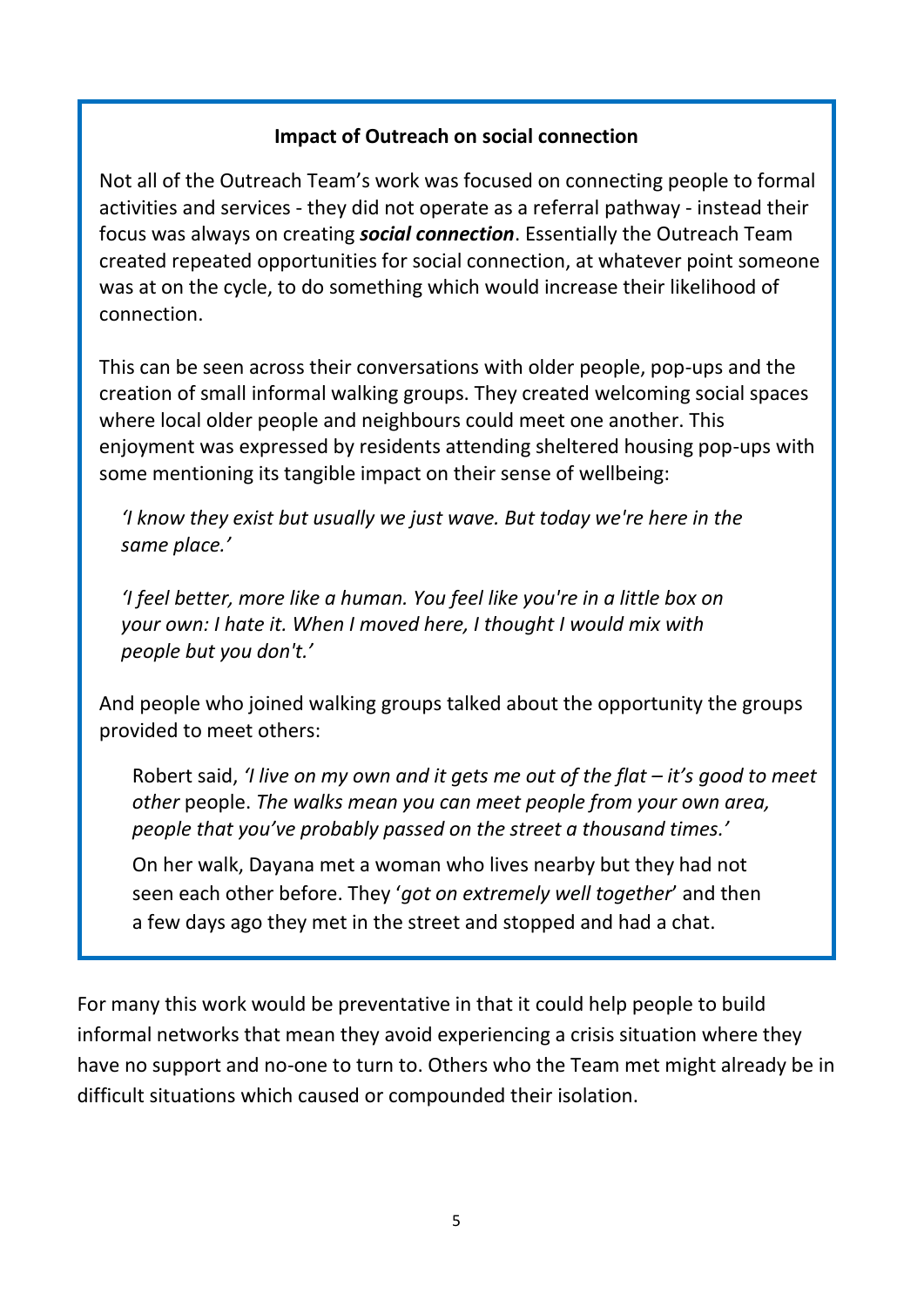# **4. Conceptualising impact of the Outreach approach using the 'Cycle of Change'**

A useful way to consider the journey of older people who responded to an interaction with the Outreach Team is to look at our adapted Cycle of Change' model (see below) which is a behaviour change model, more commonly used in mental health and addiction services<sup>10</sup>. It demonstrates how people make behaviour changes, often starting from a place where they themselves don't recognise they have an issue, or that aspects of their lives could be improved, and that they could be happier with increased social connection. The model moves through five key stages – Precontemplation, Contemplation, Determination, Action and finally Maintenance and Recurrence.

The work of the Outreach Team can be seen as quite separate aspects of work with a division between the doorstep outreach work in housing and the street outreach work and it would be possible for just one or other aspect to stand alone. However, this model includes both aspects of their work regardless of location as the processes by which people move towards behaviour change remain the same.

<sup>&</sup>lt;sup>10</sup> Prochaska, J. O., & Velicer, W. F. (1997). The Transtheoretical Model of Health Behavior Change. American Journal of Health Promotion, 12(1), 38–48. [https://doi.org/10.4278/0890-1171-12.1.38.](https://doi.org/10.4278/0890-1171-12.1.38) <http://socialworktech.com/2012/01/09/stages-of-change-prochaska-diclemente/>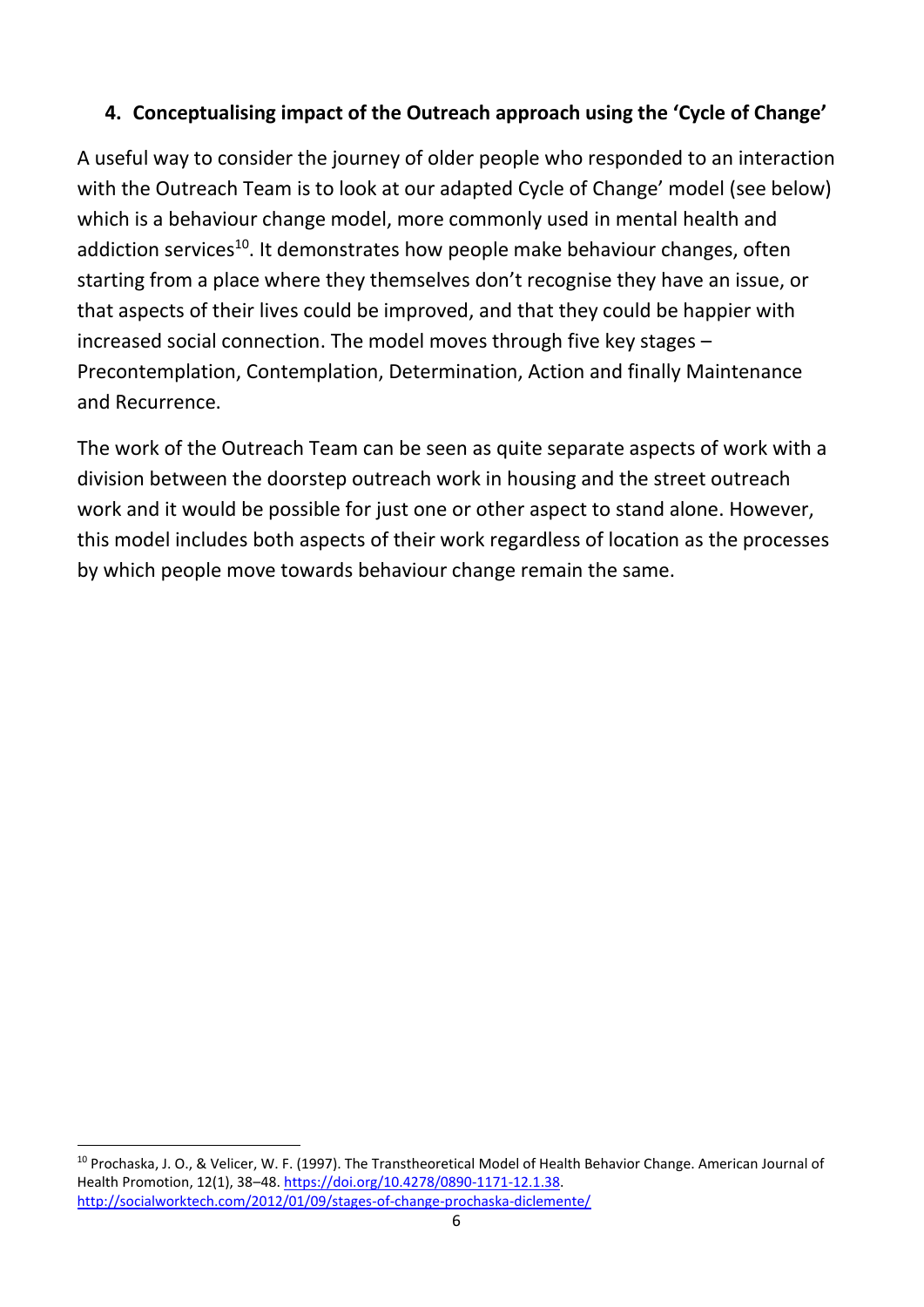### **The Cycle of Change Model – adapted for the Outreach Team**

#### 5. Maintenance and Recurrence

**Embedding the** person into a community activity and supporting them to stay despite difficulties.

This is met via the Warm Welcome Approach within Camden

Outreach team regularly go out into the community and meet and encourage people again.

#### 1. Precontemplation

Person is not vet considering change to become less lonely or is unwilling or unable to change

#### **Primary task:**

Raising awareness first conversation in street or doorstep making suggestions 'A virtual noticeboard'

### 2. Contemplation

Person sees the possibility of doing something to become less lonely but is ambivalent and uncertain they want to take the first steps

#### **Primary task:**

**Resolving** ambivalence, to change - First conversation in the street or doorstep, continuing into the Pop Ups as a first step.

#### 4. Action

Taking steps toward change by going to a pop up, but not embedded into activity yet.

#### **Primary Task:**

Help link up to community activities via Pop Ups - have community activity leaders come to 'inreach' and bring activity(eg, boccia) to the group and then run another pop up inviting members to the venue where the activity is delivered.

#### 3. Determination

Committed to changing but still considering what to do

#### **Primary Task**

Help identify appropriate steps to become less lonely possibly in first conversation but probably at a Pop Up

Link people with Community Connectors if they need additional support with transport or other needs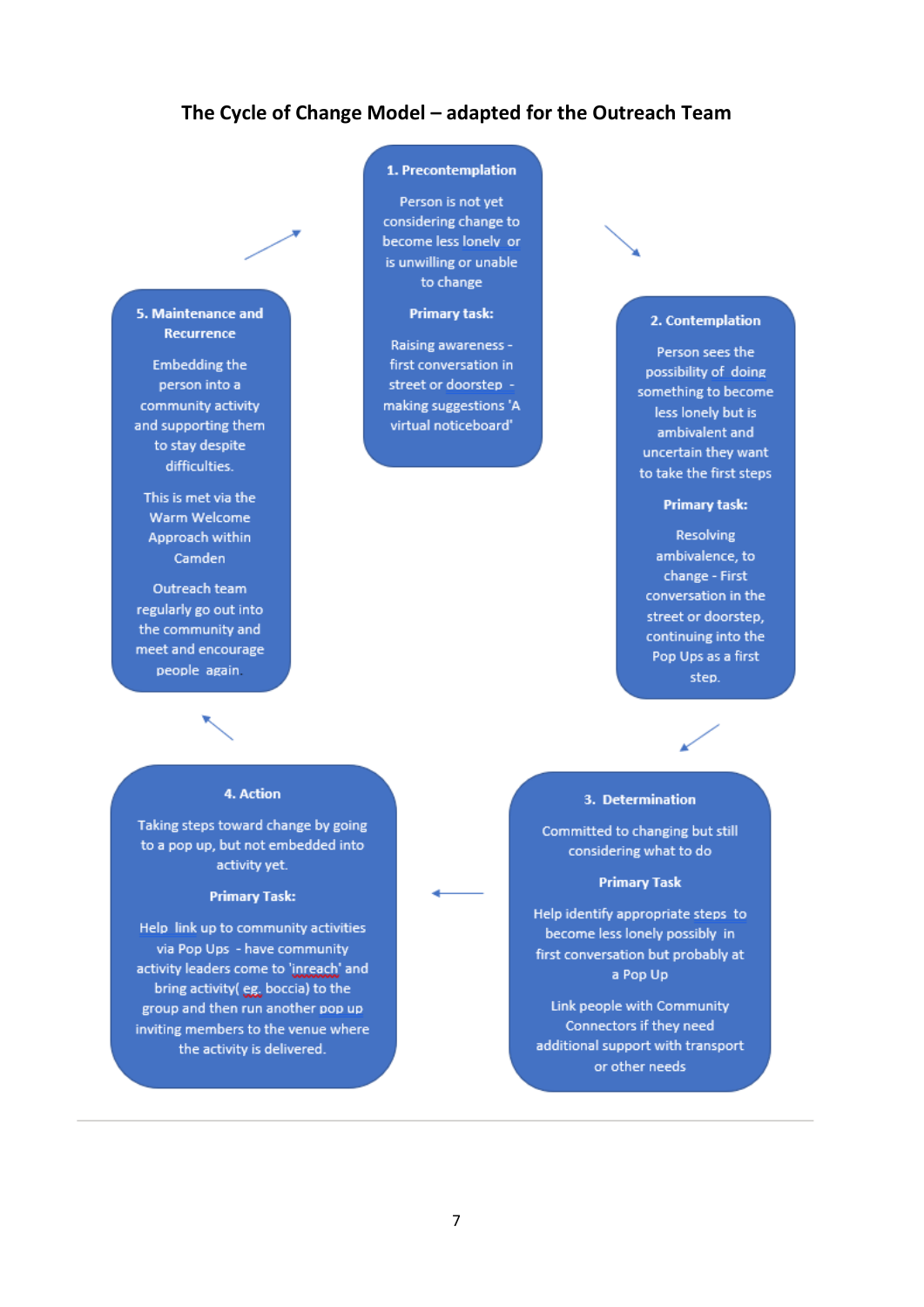Here we illustrate how the Outreach Team worked across the stages of the Cycle of Change and the impact they could have.

A meeting with the Outreach Service could be the first step for those at the **Precontemplation and Contemplation** stage. Many of the street outreach interactions were brief and were used in order to promote activities in local community centres or neighbourhood organisations. For some, this may have been the nudge that encouraged them to try a new activity or centre that they didn't know existed, or when they had felt unsure about what activities were available to them. Most services or activities do not engage with people at this point in the process as they require people to come to them, or to be referred by other agencies they have contacted. In contrast, the Outreach Team went to where people were, so had the opportunity to prompt people to think about the possibility of change - including those who were not currently considering it.

Outreach on the street and in sheltered housing was also used to invite people to events which the Team were holding in neutral venues (e.g. a café or a library) to create a space for connection for those who don't wish to go to community centres or to access other formal activities or support. A pop-up event is a relatively low social ask for people – they can drop by, pick up a leaflet and leave quickly. Or they can be guided by skilled staff to stay and chat, possibly considering the idea of making a small change for the first time. These neutral spaces were particularly successful environments for engaging harder to reach individuals, including men, who are likely to see more formal centres or settings as 'not for me'<sup>11</sup>.

For some these will have acted as 'stepping stone' events which might have given them the confidence to try other activities. Or be a space where they could chat with other people from their neighbourhood and possibly form connections with them, which exist outside of any provided activity. They created an opportunity for repeat meetings and connection.

A small step towards such change is demonstrated by cases where a Team member engaged initially reluctant passers-by enough for them to listen to her and accept an invitation to a café or library pop-up. One woman described the pleasure she experienced at her first meeting with the Team when they called at her door to invite her to a sheltered housing pop-up event:

<sup>11</sup><http://www.ageingbetterincamden.org.uk/latestnews/2021/1/12/report-working-with-older-men>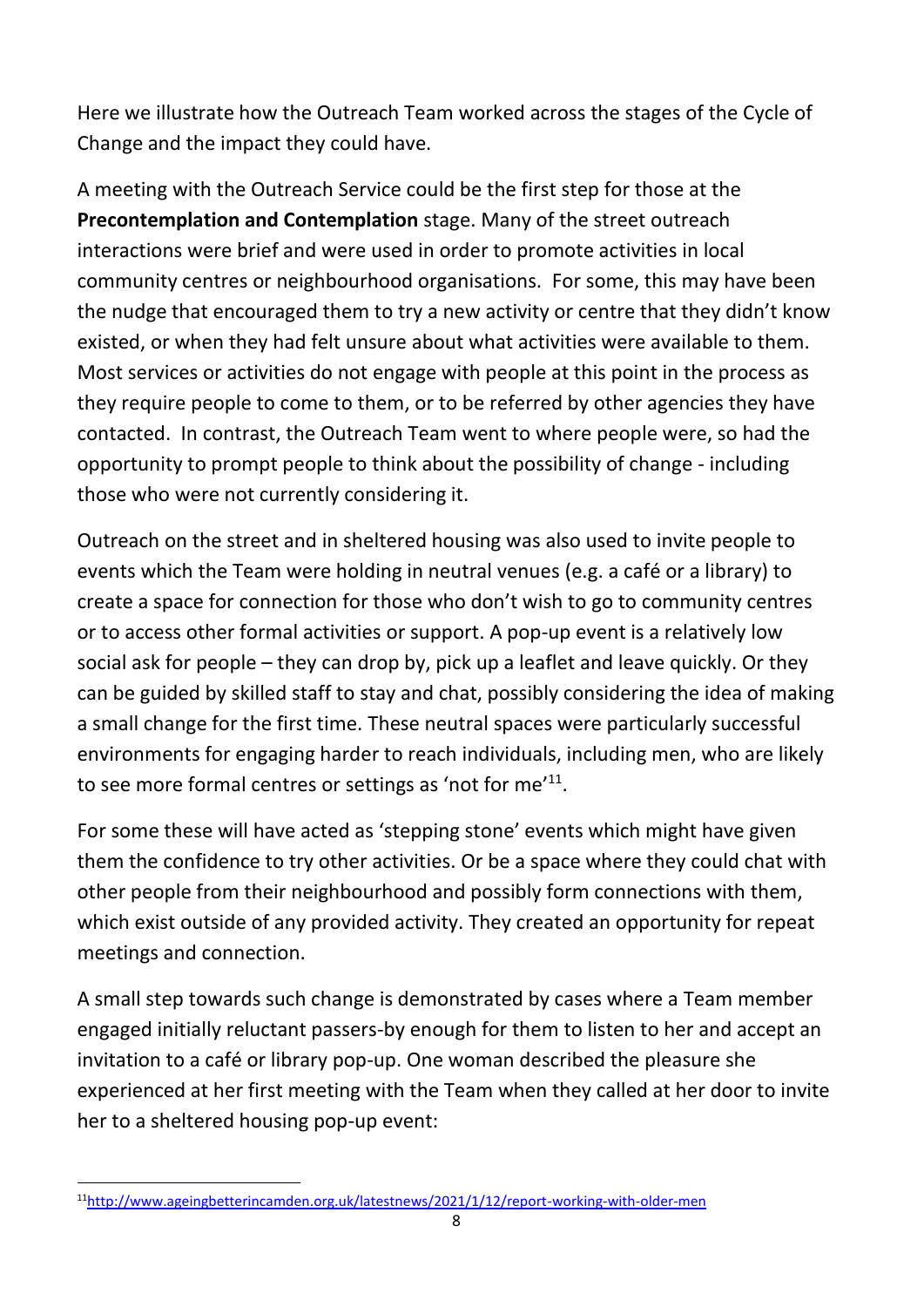*'It's very uplifting to have three visitors when you don't even know what a visitor is any more … I'm not forgotten, not old and forgotten.'* 

Another sheltered housing resident described such first interactions as the '*slight nudge'* needed to make the decision to go to an event. The impact of this nudge could be minimal, or it could be very significant. It might simply have encouraged someone to accept information listings or a pop-up invitation, making them aware of social opportunities they would otherwise not have known about. For others, it may have been the first contact with the Outreach Team and, if people wished to share their contact details, a Team member would get in touch again about events they are holding in that area. Such small interactions could create a 'drip, drip' effect where the Outreach Team provided repeated opportunities for people to step into and increase their social connections.

Often people who indicate yes to an invitation get cold feet on the day as all the reasons that stop them from attending win-out. For many isolated people, the nonjoiners, when it comes to the crunch it is easier not to go than attend and take the risk/face rejection in a social setting. For those people, the positive social interaction with the Outreach Team, when a Team member offered an invite, could create a social bridge to attending, so increasing the likelihood that they would come.

For those already at the **Determination** stage, committed to change but still unsure what to do, the Outreach Service could trigger positive change by creating an invitation to attend an event. One woman at a sheltered housing pop-up mentioned how, after talking to the outreach workers when they called at her flat, to invite her to a pop-up, about her interest in galleries and museums, they had provided her with her own personalised list of relevant events and activities when they returned for the social event.

For people who were ready to go and join an activity, Outreach could highlight opportunities within Camden to encourage further involvement. This included information about activities at local community centres if that was of interest. Or the opportunity to attend one of their own pop-up events. They could also help overcome barriers to connection (e.g. mental or physical health problems) for example, by referring an individual to the Community Connectors service for additional support or by giving advice on transport options. With the information provided by Outreach, older people could move towards the **Action** stage where they might attend a pop-up event, or try out a new activity or interest.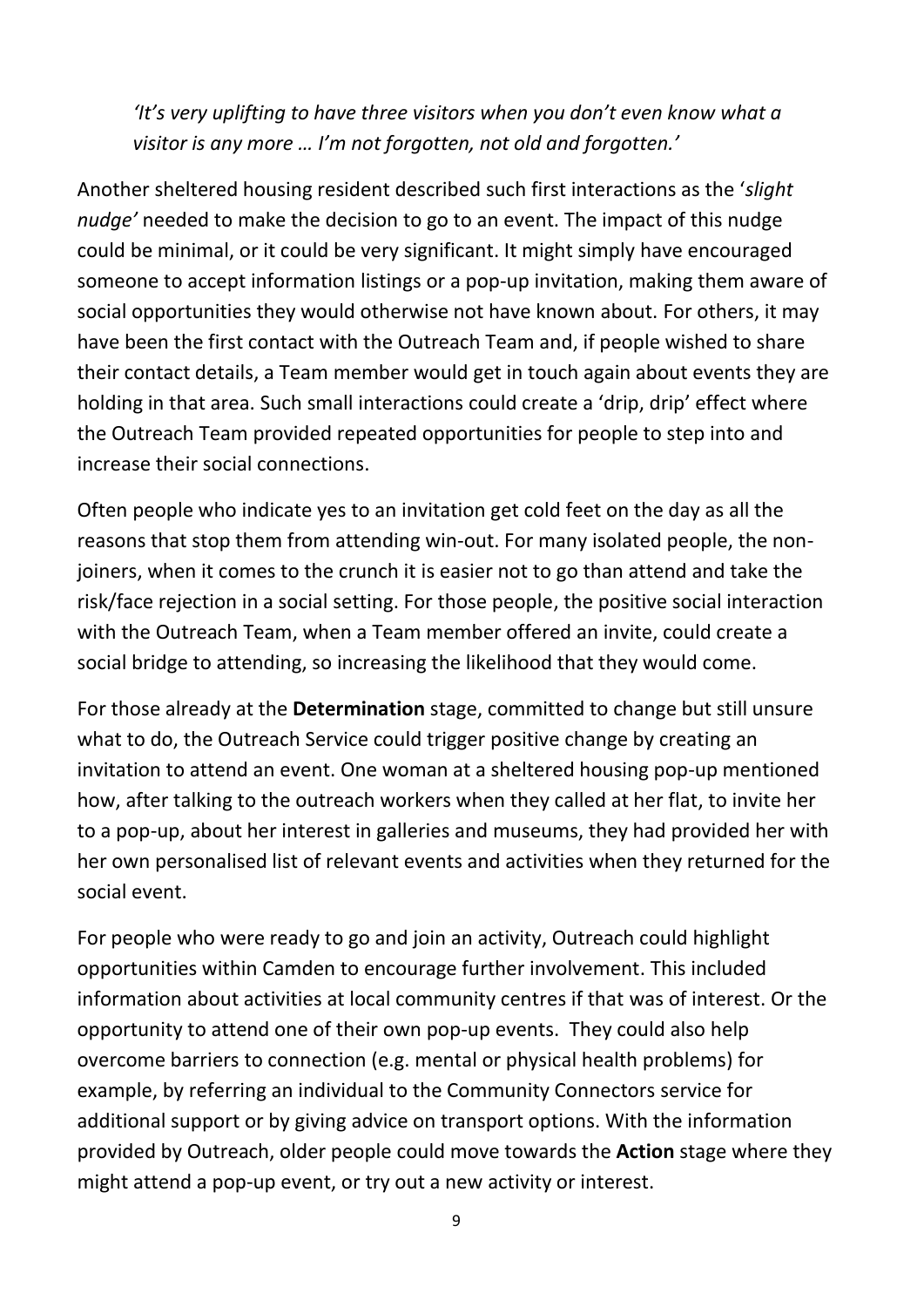### **Action following a meeting with the Outreach Team**

In the period 1/4/2019 - 31/3/2020 the Outreach Team had 2,738 conversations. 41% of conversations were with older men (this compares with approximately a third who took part in Ageing Better activities as a whole<sup>12</sup>); 59% of conversations were with older women.

Through meeting some people repeatedly over time there is some firm evidence that this person-centred engagement with the Team led to subsequent **Action**  such as attending a pop-up where they could be signposted to further support, activities to join, or start making connections with others from their community. We know 23% of people they spoke to moved to action following an interaction with the Outreach Team. Below, as an example, is more detailed data for one popup event at Kentish Town library where the Team invited people to drop in for a coffee and a chat.

### **Library 'drop-in' social pop-up.**

| Street Outreach engagements/conversations      | 103                       |
|------------------------------------------------|---------------------------|
|                                                |                           |
| Men                                            | 41 (39%)                  |
| Women                                          | 62 (61%)                  |
| Information given/taken including event        | 94 (91%)                  |
| into, AUC Info & Advice postcard, Outreach     |                           |
| activity listing                               |                           |
| Expressions of intent to attend                | 42 (41%)                  |
| Special conversations                          | 5                         |
| Older people attending event                   | 29                        |
|                                                | (conversion from outreach |
|                                                | engagement 28%)           |
| Men                                            | 12 (41%)                  |
| Women                                          | 17 (59%)                  |
| Of the above Sheltered Housing residents (if   | 6                         |
| known)                                         |                           |
| Approximate percentage of people attending 80% |                           |
| alone (if known)                               |                           |

<sup>12</sup> Ecorys (2021) *Ageing Better: Impact Evaluation Report.* [Accessed 9 February 2021] Retrieved from [https://www.tnlcommunityfund.org.uk/media/insights/documents/Methods-Note\\_Impact-Report-FINAL-VERSION\\_-2](https://www.tnlcommunityfund.org.uk/media/insights/documents/Methods-Note_Impact-Report-FINAL-VERSION_-2-to-TNLCF.pdf?mtime=20220204132552&focal=none) [to-TNLCF.pdf?mtime=20220204132552&focal=none](https://www.tnlcommunityfund.org.uk/media/insights/documents/Methods-Note_Impact-Report-FINAL-VERSION_-2-to-TNLCF.pdf?mtime=20220204132552&focal=none)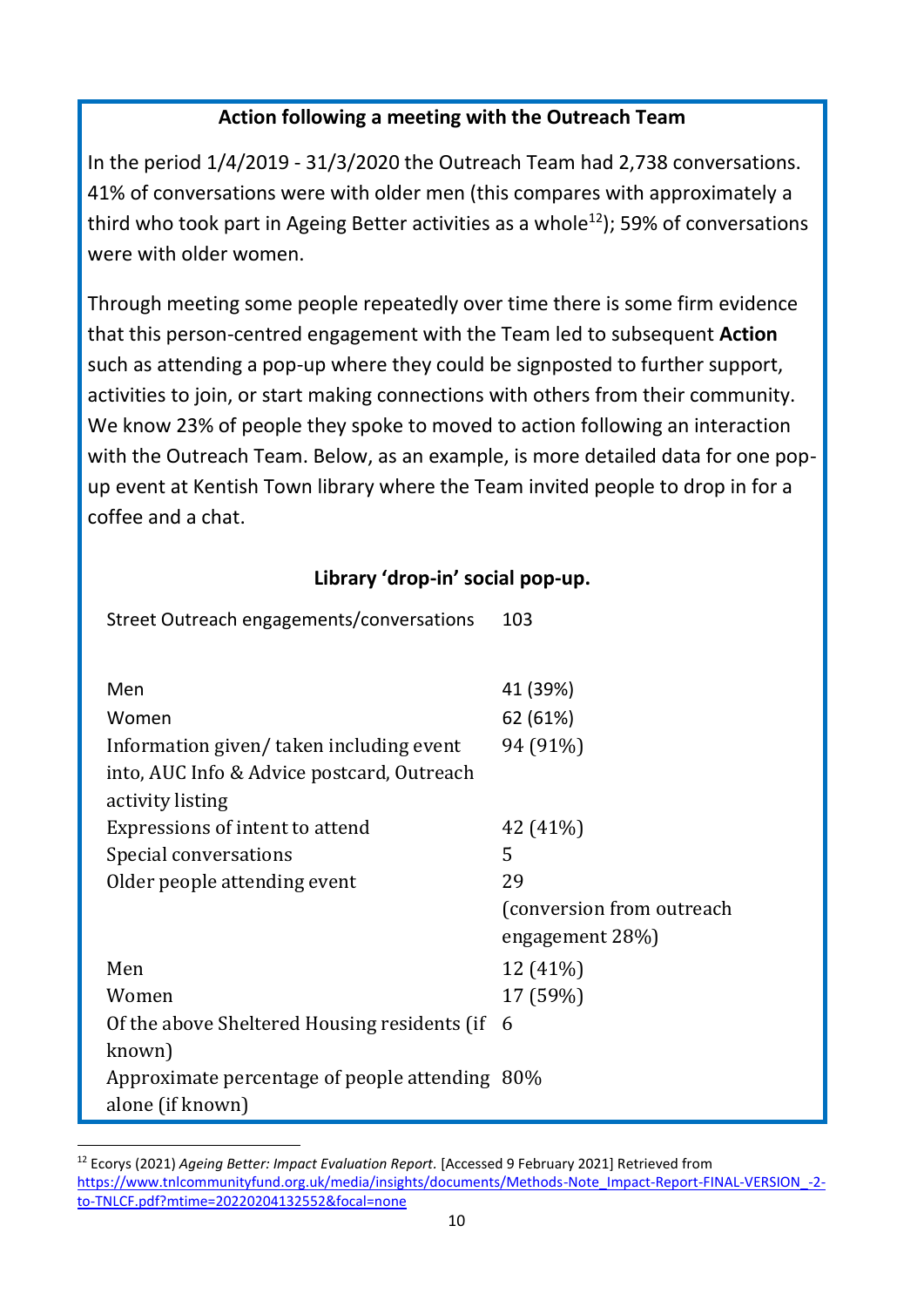### **Barriers to social connection faced by those engaged by the Outreach Team**

The Outreach Team did not work to solve specific problems. The social spaces they provided were not designed as complete solutions for people. They did not have a set outcome which they were trying to support people to achieve. Instead, they offered opportunities to talk to people wherever they were at. Despite the Team purposely not prompting any specific issues, around 10% of the people they talk to have a longer or more in-depth chat, which the Team labelled as a special conversation. During these conversations people have disclosed issues they are facing including:

- **Mental health** disclosure or evidence of depression, anxiety (including general anxiety, social anxiety) agitation, or other (mental health mention by the older person but illness not specified).
- **Bereavement** loss of partner.
- **Health or mobility issues** resulting in the older person finding it more difficult to leave their home/socialise.
- **Expressions of acute social isolation** contacts typically live alone with no family or friends nearby and/or declined opportunities to engage with others.
- **Caring responsibilities for partner or family members** making it difficult for the older person to access social opportunities.

The Team had an opportunity to respond to these disclosures with information on services which can help. And that conversation might act as a bridge for people to connect with those services. And even for those who did not subsequently access formal support there was an opportunity for their feelings and situation to be validated, a chance to feel seen and heard.

Some people the Team met shared their contact details so staff were able to get in touch to alert them to outreach pop-up events in their area. This meant the Team were able to repeatedly share opportunities for connection with people who were reluctant to attend at first.

Once someone had joined an activity or group, they may no longer have needed support from the Outreach Team. However, the Team could play a role in **Maintenance and Recurrence.** By continuing to meet or stay in touch with people within the community they were able to actively encourage and support those who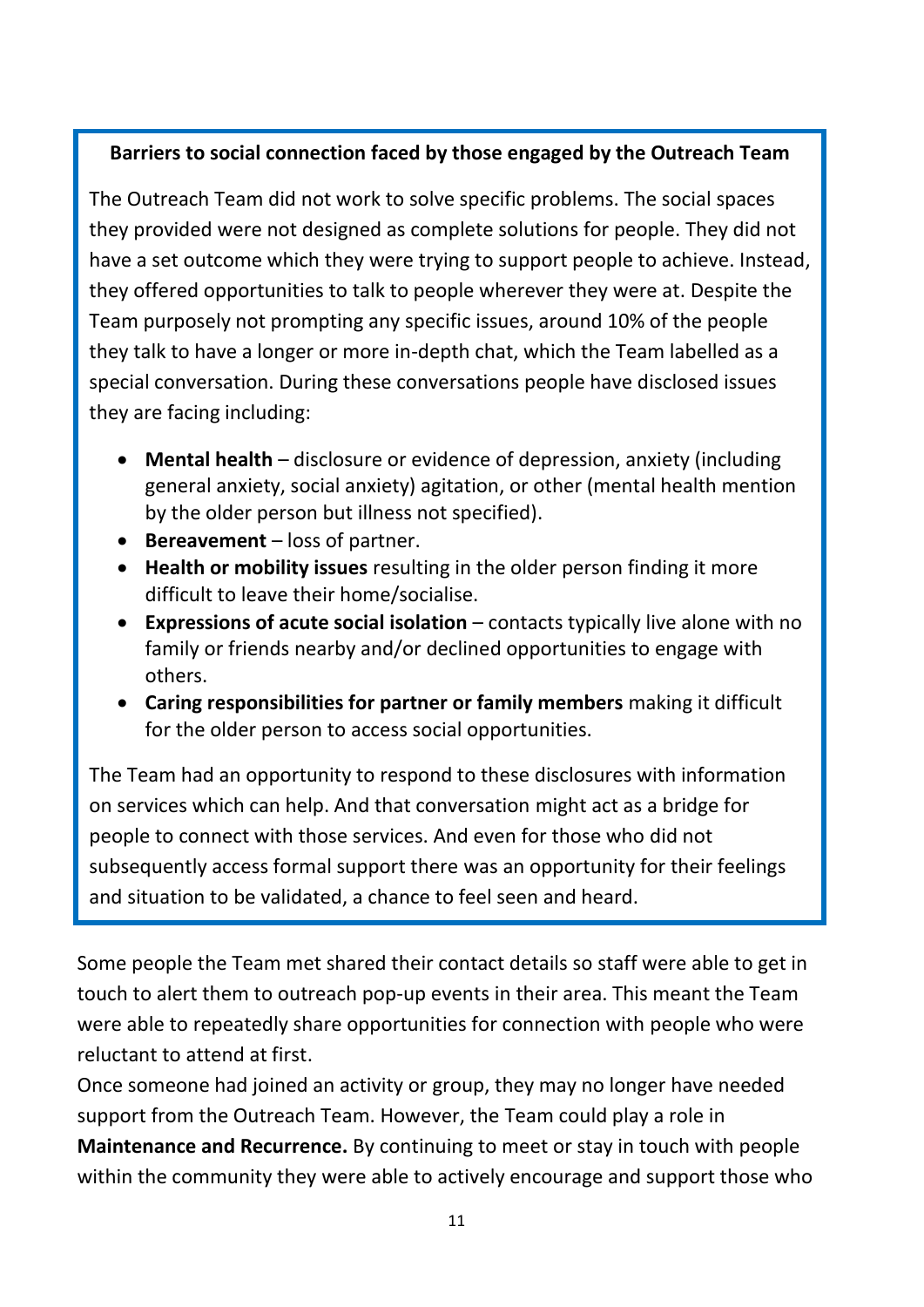were struggling to sustain new social connections. For example, they continued to send out reminders via text to people who had joined the outreach walks in order to prompt their continued attendance.

### **5. Possible futures for the ABC Outreach approach**

The Outreach approach brings together community development and outreach techniques. It should be of interest to all statutory and voluntary/community sector bodies with a concern for the wellbeing of older people since it provides pathways for this hidden group who no-one knows to better, more connected and, therefore, more supported lives. When faced with challenges, previous experience of sensitive, faceto-face Outreach support will increase the likelihood that individuals receive relevant help at any early stage and that extreme crisis situations are averted. For example, having social connections established because of Outreach engagement could mean that an older person has friends or acquaintances who encourage them to seek health advice when a problem arises. This can prevent delays which might result in a serious health problem requiring distressing and expensive hospital treatment.

Our learning from Outreach shows that the needs of this group are unlikely to be met by key mainstream services in their current forms. For example, Social Prescribing services may only make contact with older people who have been referred to them or who are on a GP list because they are vulnerable. Sheltered Housing managers who have a heavy workload might only provide additional support when it is requested by a resident. One possible future direction would be for such services to adopt relevant elements of the Outreach approach (e.g. Doorstep Outreach<sup>5</sup> for housing managers and aspects of Street Outreach<sup>4</sup> for Social Prescribers) which take account of the need to proactively engage with, build rapport and find out what steps to social connection someone wants to make; and the need to then signpost support needed to take those steps. A key point here is that this engagement is person-centred: wished for social connection might be in the form of loose ties in the neighbourhood or housing scheme, or of re-connection with existing friends or family, or to a mutual aid scheme, or even to work. It may be in the form of joining a new group or activity but not necessarily. It is also possible that elements of Outreach are adopted as a new service but one which is more targeted at those with high levels of need. For example, street outreach could be focused on areas of high health inequality; proactive approaches could be made to those on GP lists of 'highly vulnerable' patients.

12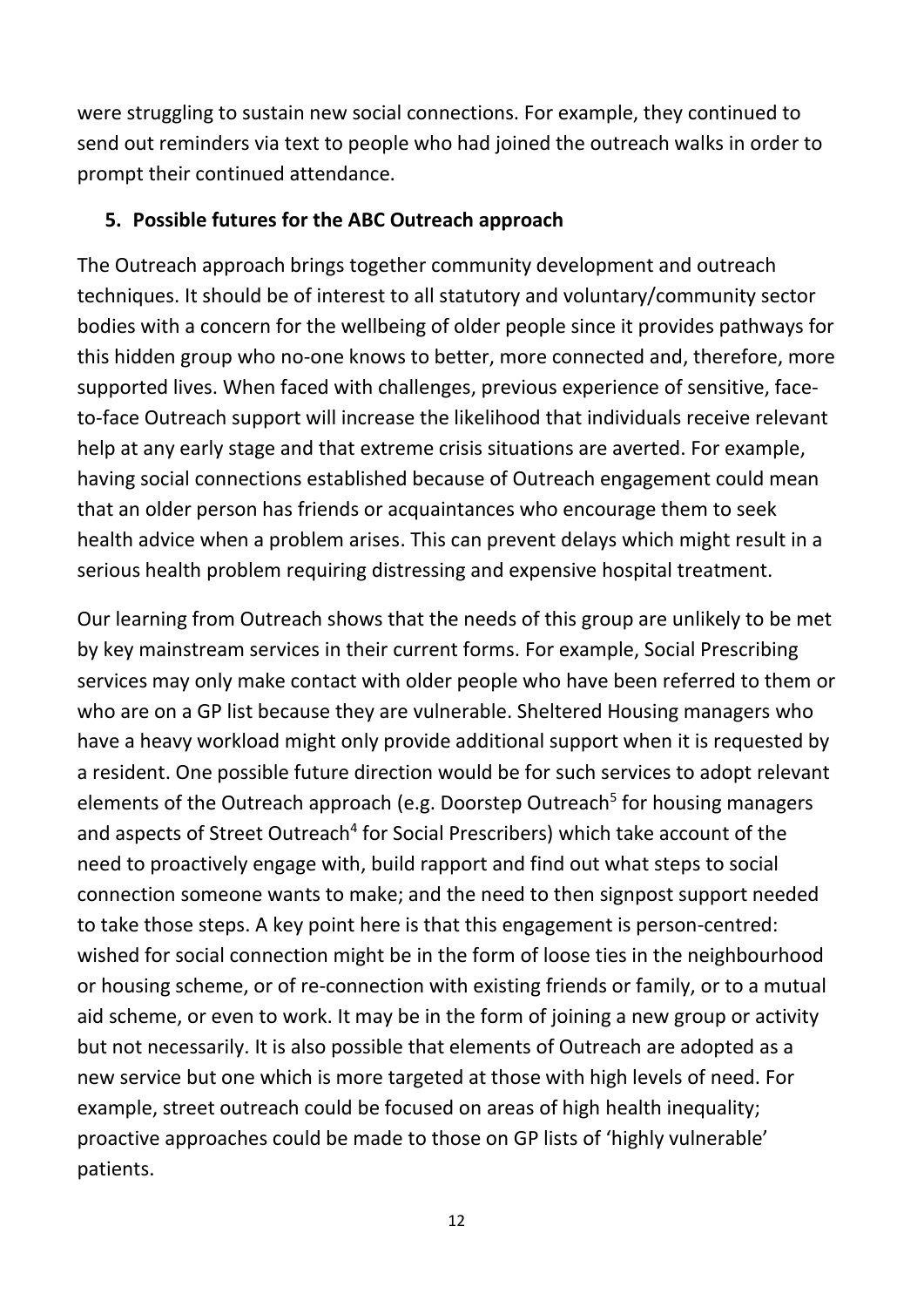On the other hand, fragmenting or narrowing the focus of the service in these ways means removing the possibility of finding some of the isolated people no-one knows, for example, those who live in an area of lower deprivation, are not on a GP list or who live outside sheltered housing. Instead, a strategic, inclusive, place-based approach is the ideal to ensure the aim in Camden and elsewhere that 'nobody gets left behind, and...everybody has a voice<sup>'13</sup>. This would involve preserving and coordinating varied elements of the Outreach Approach. It would likely involve funding from different partners and funders which could include community organisations, sheltered housing providers, Public Health, Local Authority participation teams, Adult Social Care, Integrated Care System, Social Prescribing funders and place based charitable foundations. Essentially the work requires an anchor organisation and champion who can then pull together a partnership of organisations and funders who will be working towards achieving their identified outcomes via this approach. Particularly relevant outcomes are likely to be seen within work streams looking at community engagement, connected communities, prevention/reducing social isolation.

## **6. The continuing need to accumulate evidence**

The very nature of the ABC Outreach approach – that it is non-intrusive and often involves brief, one-off engagement with individuals – means that it will always be a challenge to collect evidence of the impact of this work on the social connection of this hidden group, the socially isolated older people 'no-one knows'. Nevertheless, there is scope for the evidence base to be developed in a number of ways. In addition to the types of data included above, possibilities are that:

• Data could be collected to more closely define the cohort of people that noone knows. For example, where identifying data is held for people – and within data protection rules - it could be mapped onto other local data including accessing social prescribing services, frequent A&E users and demographic ward data. Or, conversely, following an approach being used in Greater Manchester, data about emergency service users could be analysed. This could examine how many frequent A&E users are older people 'no-one knows' and why they do not access earlier stage preventative support.

<sup>13</sup> <https://www3.camden.gov.uk/2025/>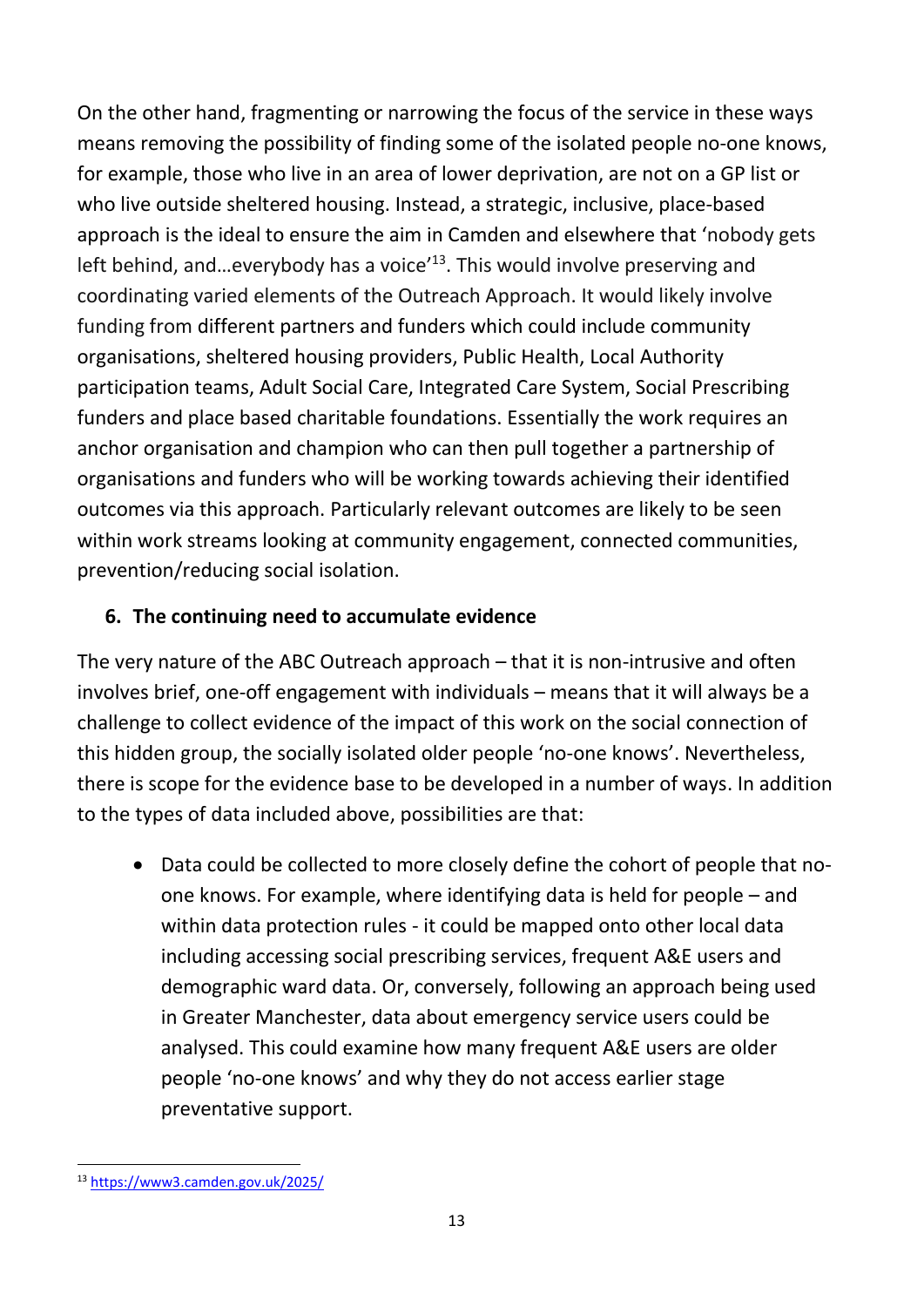- Costs could be calculated in relation to counterfactual situations. For example, comparisons could be made between the costs of helping an isolated sheltered housing resident to become more connected to neighbours and more supported by their scheme manager versus remaining isolated and only becoming known to services in an emergency situation.
- Further qualitative data could be collected on the impact Outreach has on the lives of individuals who engage with the Team. Ideas for this include distributing postcards at pop-ups for people to note what they get from attending; and collecting further case studies with full consent to share from those who outreach workers meet repeatedly.
- Further work could be done to map the work onto behavior change models which have been tested more widely on older people such as COM-B Behaviour Change Model<sup>14</sup>.

## **7. Final word: The imperative to continue Outreach work to find the older people no-one knows**

The ABC programme came to an end in March 2022 which also meant the end of funding for the Outreach Team and its work.

As we, hopefully, move away from lockdowns we need to think about how best to create connected communities. Covid-19 has highlighted the need for social connection and so the need to think about the systems and services which enable that to happen is even more key and makes the work of the Outreach Team even more important. The Outreach Team data shows that they engaged with many older people who may have been isolated but were 'hidden from view' because they were managing their lives without support from formal services prior to the pandemic. Their sense of connection and belonging may have been provided by weak ties<sup>15</sup> within their community – short discussions with shop staff, or a brief chat at the bus stop – but even those conversations came to an abrupt halt in March 2020. Due to this, many of the older people the Outreach Team have met since March 2021 have become even more isolated due to the multiple lockdowns and so have identified the

 $14$  Mitchie, S., van Stralen, M. & West, R. (2011) The behaviour change wheel: A new method for characterising and designing behaviour change interventions. *Implementation Science*, 6:42. And see [https://www.laterlifetraining.co.uk/com-b-behaviour-change-model-mitchie-et-al-2011/](https://gbr01.safelinks.protection.outlook.com/?url=https%3A%2F%2Fwww.laterlifetraining.co.uk%2Fcom-b-behaviour-change-model-mitchie-et-al-2011%2F&data=04%7C01%7CHelen.MacIntyre%40ageukcamden.org.uk%7C6b5dd66b4f0043a6ebec08d9b41483e0%7C1f5fd4a3a6474c719f36b3d611bc1c8f%7C0%7C0%7C637738822468248967%7CUnknown%7CTWFpbGZsb3d8eyJWIjoiMC4wLjAwMDAiLCJQIjoiV2luMzIiLCJBTiI6Ik1haWwiLCJXVCI6Mn0%3D%7C3000&sdata=DAOOanTu5HHAw33rv%2FnLZKz4jjNJ98FGDyWz0BC7LnQ%3D&reserved=0)

<sup>15</sup> Yarker (2018) discusses the importance of such 'weak ties'. (Yarker, S. (2019) *Social Infrastructure: How shared spaces make communities work.* Retrieved from<https://www.ambitionforageing.org.uk/socialinfrastructure>